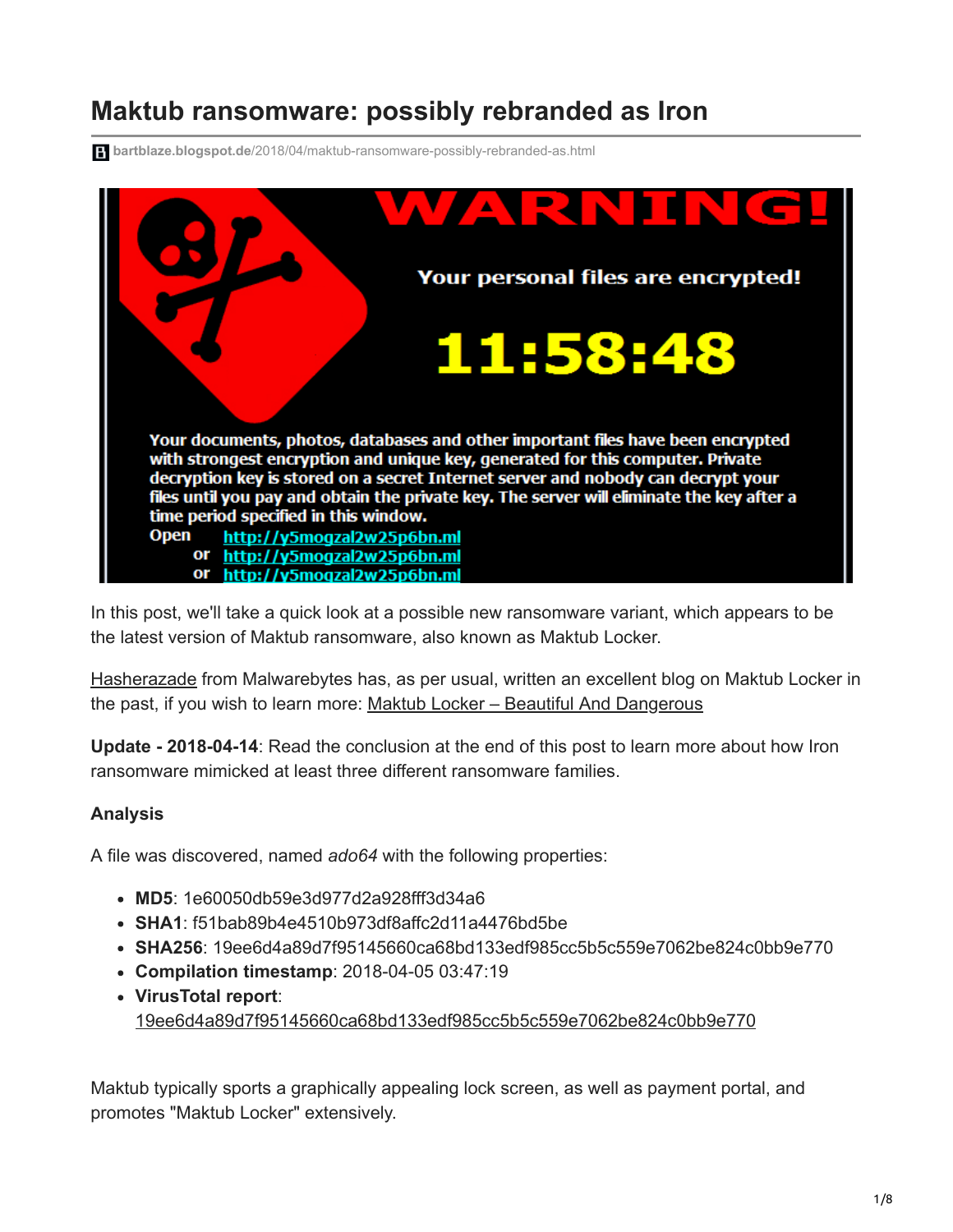Interestingly enough, this variant has removed all references to Maktub. The figures below represent lock screen and payment portal, when stepping through.



Figure 1 - Lock screen/warning

Email address: *recoverfile@mail2tor.com*

Bitcoin address: *1cimKyzS64PRNEiG89iFU3qzckVuEQuUj* Ransomware note: *!HELP\_YOUR\_FILES.HTML*

Figure 2 - Payment portal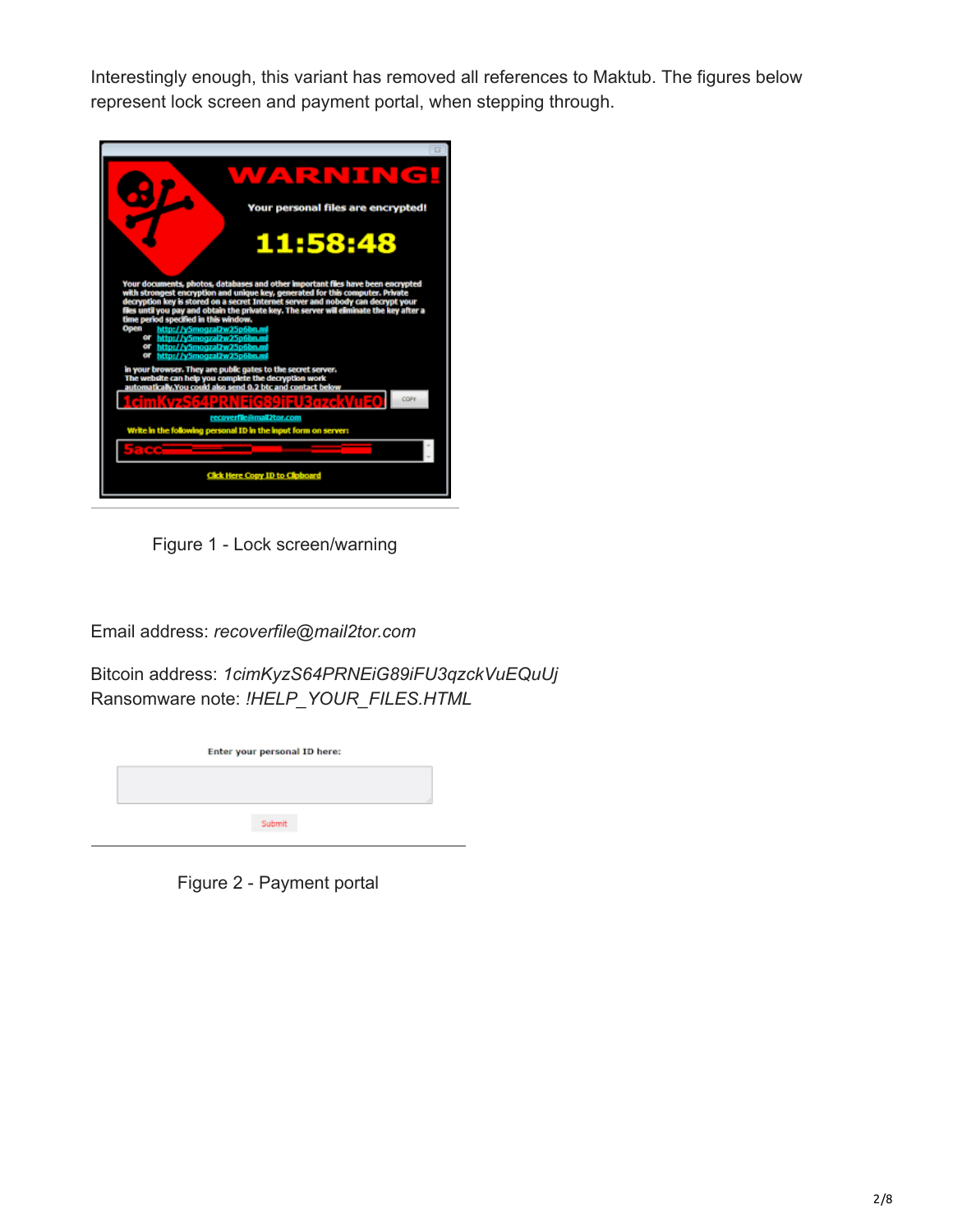

Figure 3 - Hello! (after entering the personal ID)

The text reads:

*We're very sorry that all of your personal files have been encrypted :( But there are good news – they aren't gone, you still have the opportunity to restore them! Statistically, the lifespan of a hard-drive is anywhere from 3 to 5 years. If you don't make copies of important information, you could lose everything! Just imagine! In order to receive the program that will decrypt all of your files, you will need to pay a certain amount. But let's start with something else…*



Figure 4 - "We are not lying"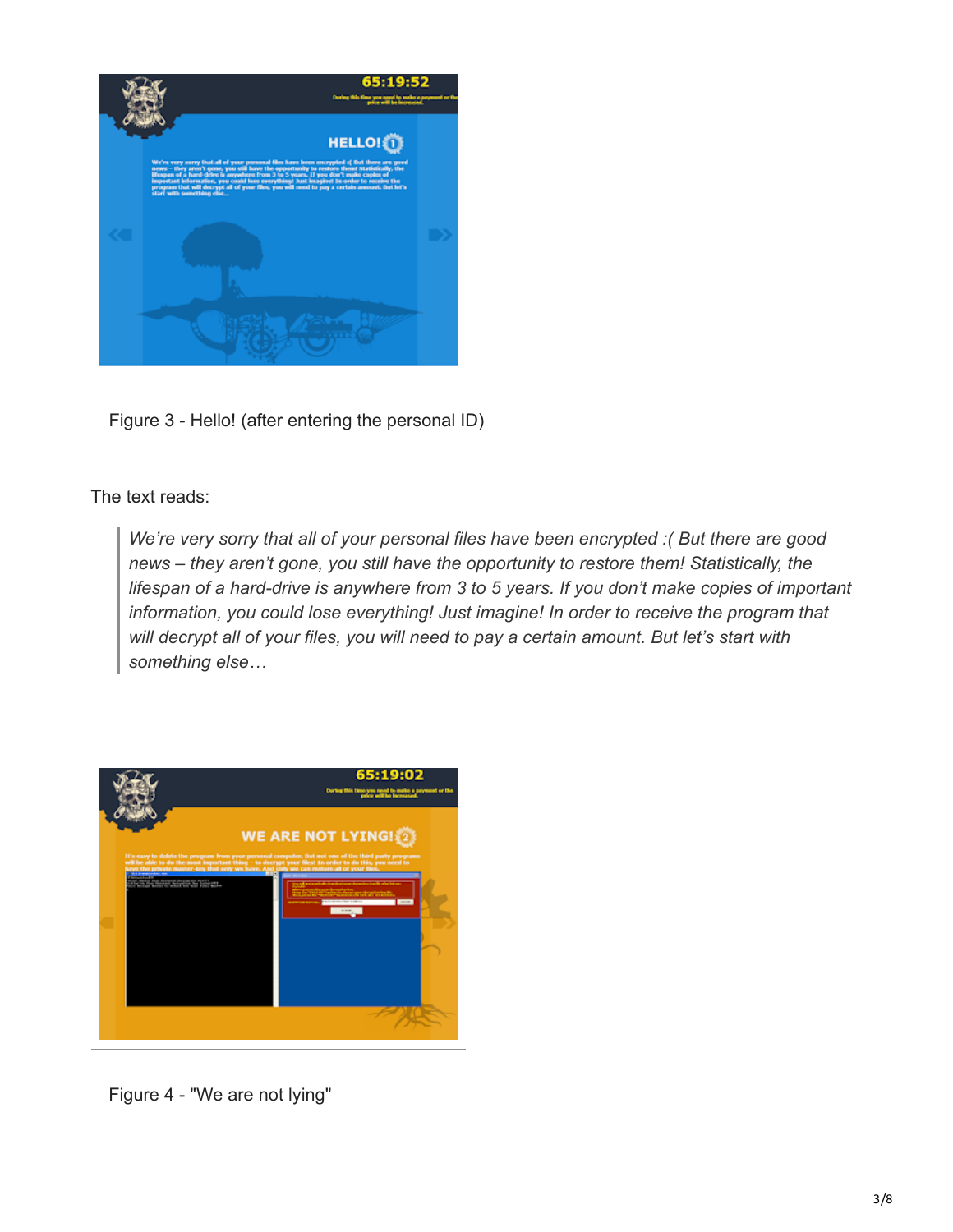

Figure 5 - Ransomware cost



Figure 6 - Where to pay

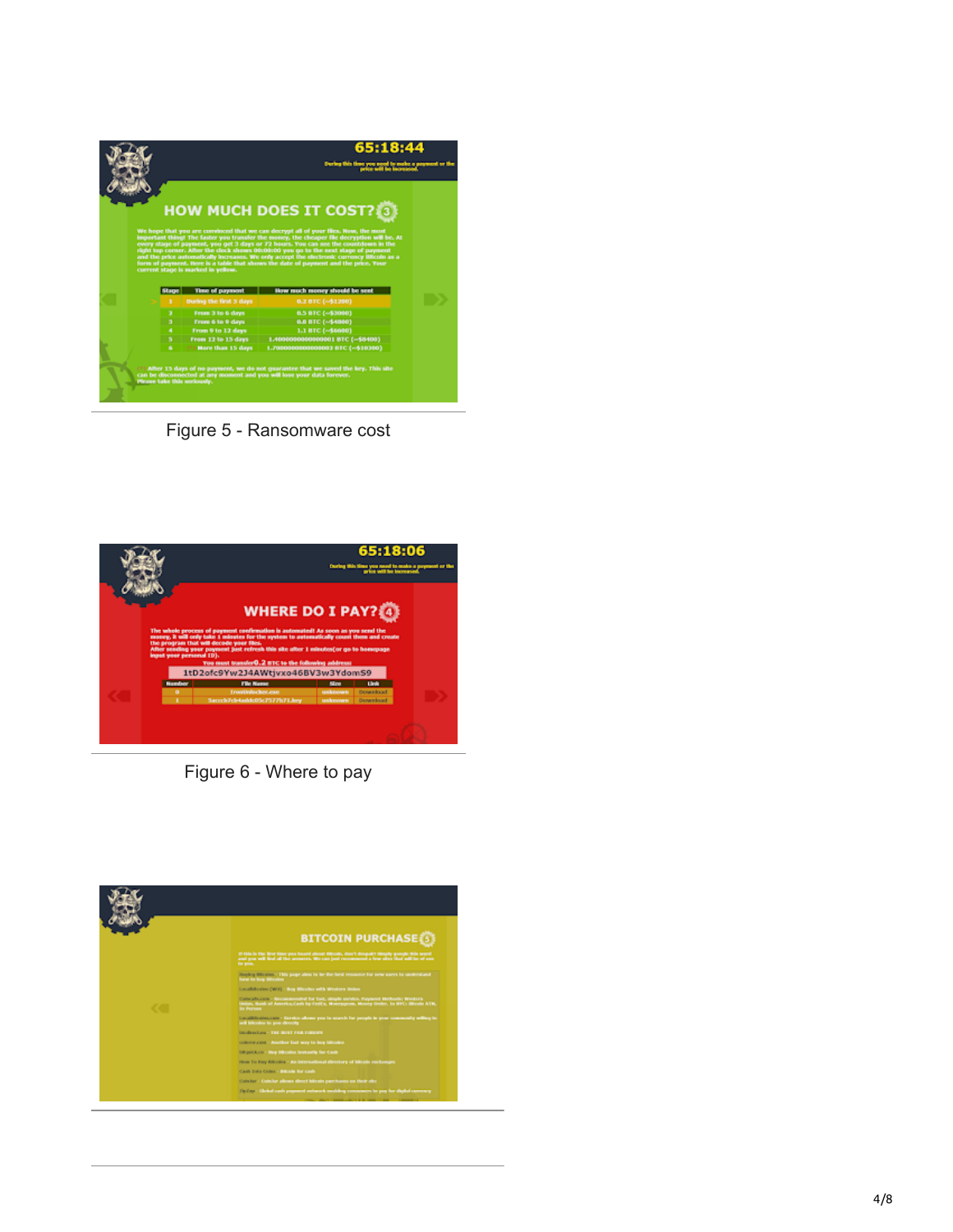## Figure 7- Last but not least: how to buy Bitcoins

In previous versions of Maktub, you could decrypt 1 file for free, however, with the current rebranding, this option has disappeared. Since the ransomware has rebranded, we'll name it "Iron" or "Iron ransomware", due to the name of the decrypter, *IronUnlocker*.

Iron encrypts a whopping total of **374** extensions, these are as follows:

*.001, .1cd, .3fr, .8ba, .8bc, .8be, .8bf, .8bi8, .8bl, .8bs, .8bx, .8by, .8li, .DayZProfile, .abk, .ade, .adpb, .adr, .aip, .amxx, .ape, .api, .apk, .arch00, .aro, .arw, .asa, .ascx, .ashx, .asmx, .asp, .asr, .asset, .bar, .bay, .bc6, .bc7, .bi8, .bic, .big, .bin, .bkf, .bkp, .blob, .blp, .bml, .bp2, .bp3, .bpl, .bsa, .bsp, .cab, .cap, .cas, .ccd, .cch, .cer, .cfg, .cfr, .cgf, .chk, .class, .clr, .cms, .cod, .col, .con, .cpp, .cr2, .crt, .crw, .csi, .cso, .css, .csv, .ctt, .cty, .cwf, .d3dbsp, .dal, .dap, .das, .db0, .dbb, .dbf, .dbx, .dcp, .dcr, .dcu, .ddc, .ddcx, .dem, .der, .desc, .dev, .dex, .dic, .dif, .dii, .disk, .dmg, .dmp, .dob, .dox, .dpk, .dpl, .dpr, .dsk, .dsp, .dvd, .dxg, .elf, .epk, .eql, .erf, .esm, .f90, .fcd, .fla, .flp, .for, .forge, .fos, .fpk, .fpp, .fsh, .gam, .gdb, .gho, .grf, .h3m, .h4r, .hkdb, .hkx, .hplg, .htm, .html, .hvpl, .ibank, .icxs, .img, .indd, .ipa, .iso, .isu, .isz, .itdb, .itl, .itm, .iwd, .iwi, .jar, .jav, .java, .jpe, .kdc, .kmz, .layout, .lbf, .lbi, .lcd, .lcf, .ldb, .ldf, .lgp, .litemod, .lng, .lrf, .ltm, .ltx, .lvl, .m3u, .m4a, .map, .mbx, .mcd, .mcgame, .mcmeta, .md0, .md1, .md2, .md3, .mdb, .mdbackup, .mddata, .mdf, .mdl, .mdn, .mds, .mef, .menu, .mm6, .mm7, .mm8, .moz, .mpq, .mpqge, .mrwref, .mxp, .ncf, .nds, .nrg, .nri, .nrw, .ntl, .odb, .odf, .odp, .ods, .odt, .orf, .owl, .oxt, .p12, .p7b, .p7c, .pab, .pbp, .pef, .pem, .pfx, .pkb, .pkh, .pkpass, .plc, .pli, .pot, .potm, .potx, .ppf, .ppsm, .pptm, .prc, .prt, .psa, .pst, .ptx, .pwf, .pxp, .qbb, .qdf, .qel, .qic, .qpx, .qtr, .r3d, .raf, .re4, .res, .rgn, .rgss3a, .rim, .rofl, .rrt, .rsrc, .rsw, .rte, .rw2, .rwl, .sad, .sav, .sc2save, .scm, .scx, .sdb, .sdc, .sds, .sdt, .shw, .sid, .sidd, .sidn, .sie, .sis, .slm, .slt, .snp, .snx, .spr, .sql, .sr2, .srf, .srw, .std, .stt, .sud, .sum, .svg, .svr, .swd, .syncdb, .t01, .t03, .t05, .t12, .t13, .tar.gz, .tax, .tcx, .thmx, .tlz, .tor, .torrent, .tpu, .tpx, .ttarch2, .tur, .txd, .txf, .uax, .udf, .umx, .unity3d, .unr, .uop, .upk, .upoi, .url, .usa, .usx, .ut2, .ut3, .utc, .utx, .uvx, .uxx, .vcd, .vdf, .ver, .vfs0, .vhd, .vmf, .vmt, .vpk, .vpp\_pc, .vsi, .vtf, .w3g, .w3x, .wad, .war, .wb2, .wdgt, .wks, .wmdb, .wmo, .wotreplay, .wpd, .wpl, .wps, .wtd, .wtf, .x3f, .xla, .xlam, .xlc, .xlk, .xll, .xlm, .xlr, .xlsb, .xltx, .xlv, .xlwx, .xpi, .xpt, .yab, .yps, .z02, .z04, .zap, .zipx, .zoo, .ztmp*

Iron doesn't spare gamers, as it will also encrypt Steam files (.vdf), World of Tanks replays (.wotreplay). DayZ (.DayZProfile), and possibly others.

Folders containing the following words are exempt from encryption: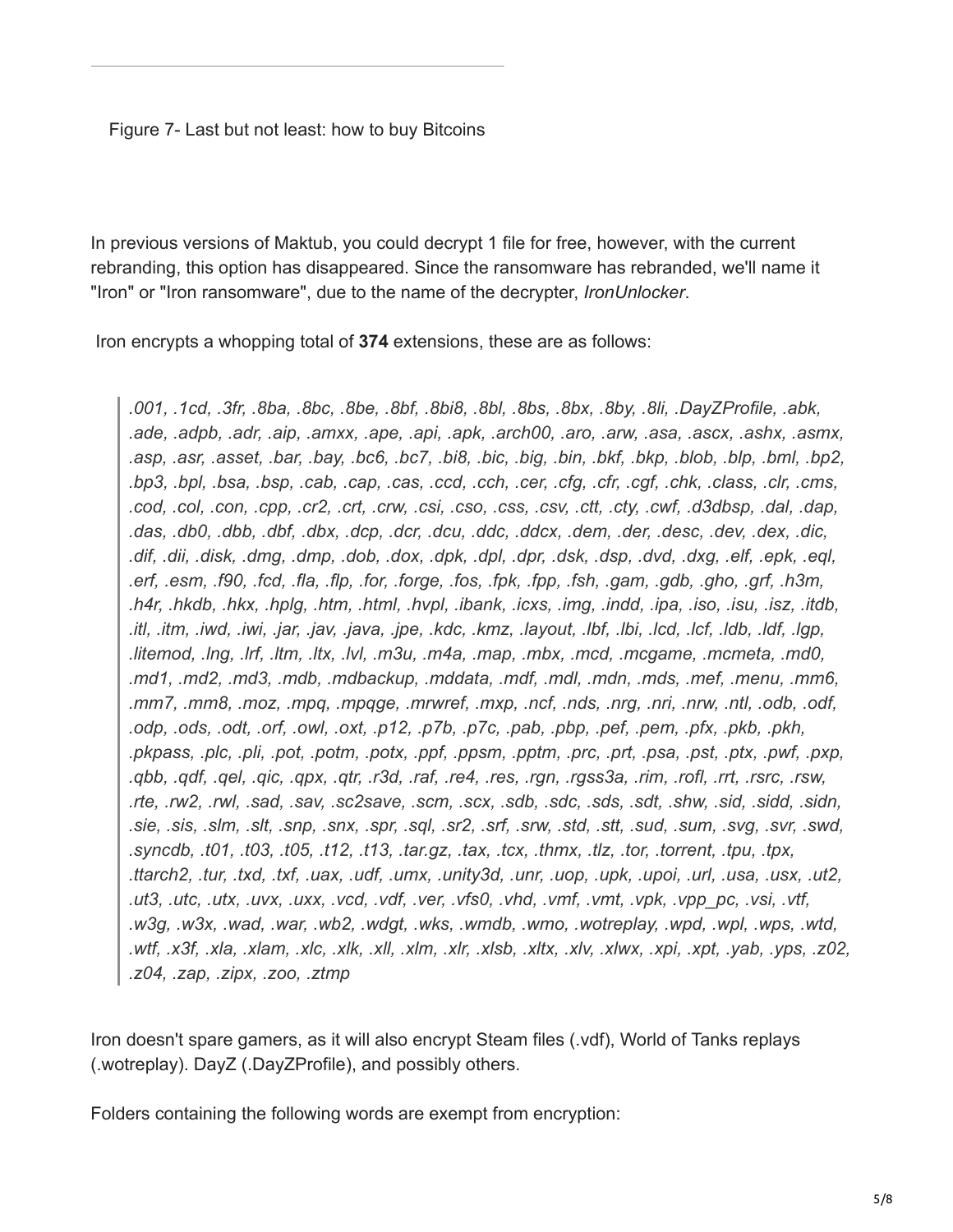*Windows, windows, Microsoft, Mozilla Firefox, Opera, Internet Explorer, Temp, Local, LocalLow, \$Recycle.bin, boot, i386, st\_v2, intel, recycle, 360rec, 360sec, 360sand, internet explorer, msbuild*

Interestingly enough, *360sec*, *360rec*, and *360sand* is developed by Qihoo 360, an internet security company based in China, and is an antivirus (360 Total Security is one example). This, as well as the fact that the Iron ransomware also includes resources in Chinese Simplified, alludes this variant may be developed by a Chinese speaker.

The ransomware will additionally delete the original files after encryption, and will also empty the recycle bin. It does **not** remove Shadow Volume Copies or Restore Points.

Iron embeds a public RSA key as follows:

*-----BEGIN RSA PUBLIC KEY----- MIGJAoGBAIOYf0KqEOGaxdLmMLypMyZ1q/K+r6DuCdYpwZfs0EPug3ye7UjZa0QMOP5/OySr l/uBJtkmEghEtUEo/zfcBJ7332O1ytJ7/ebIUv+ZcN1Rlswzdv7uZxYRC8u1HvrgBvAz4Atb zx+FbFVqLB0gGixYTqbjqANq21AR6r91+oJtAgMBAAE= -----END RSA PUBLIC KEY-----*

The Iron ransomware will determine the user's WAN IP and also send a POST request to its C2 server, **http://y5mogzal2w25p6bn[.]ml**.





It appears Iron will create a new, random GUID, and use it as a mutex, in order to not infect the machine twice. The following values will be sent to the C2:

- Encryption key;
- Randk (seed);
- GUID (mutex);
- Start (whether ransom successfully started);
- Market (unknown).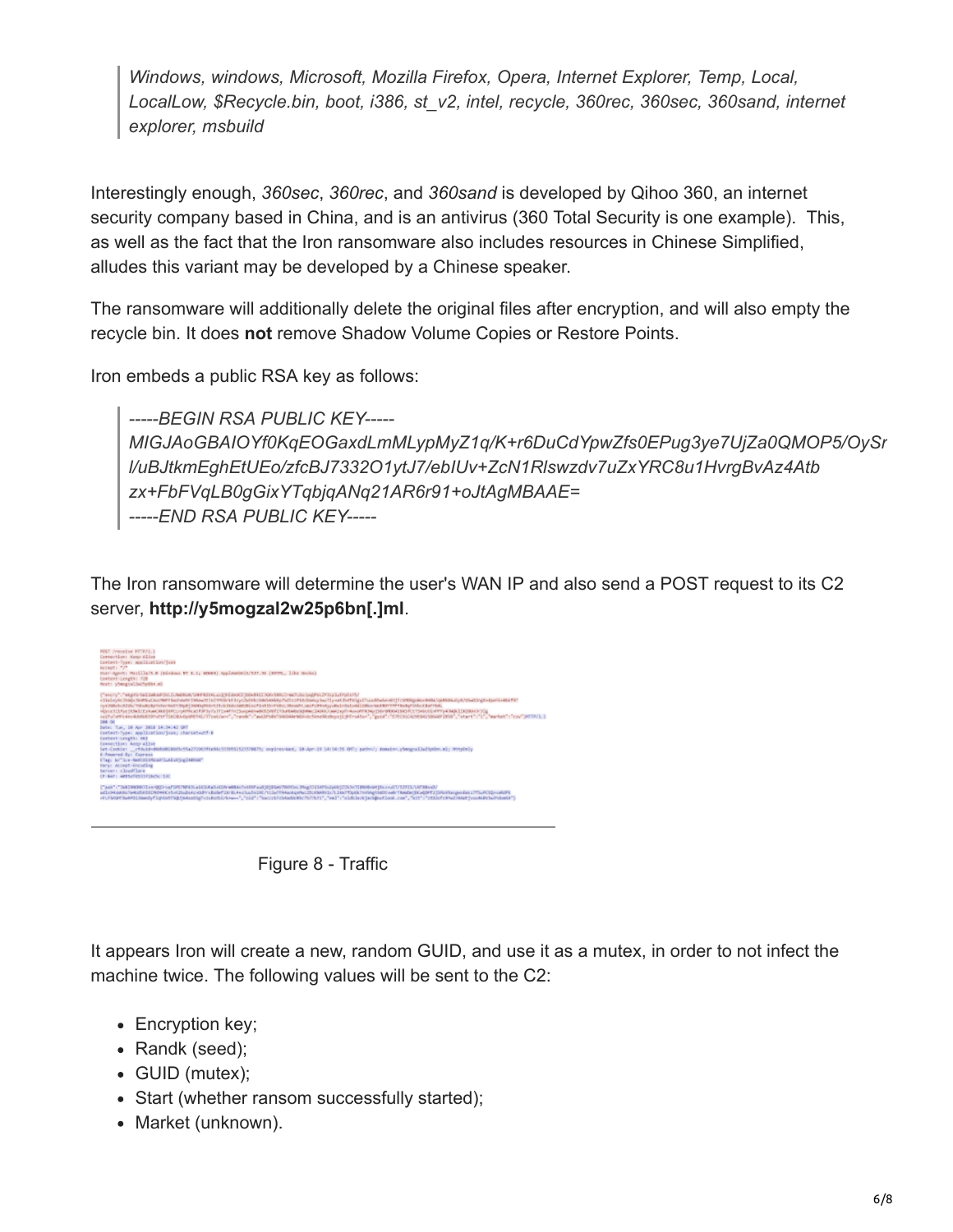The C2 server will then respond with another set of values, and generate a *unique* Bitcoin address, which means that victims may pay twice to different addresses. Rule of thumb: do **not** pay the ransomware.

Of note is an email address in the response: *oldblackjack@outlook.com*.

Iron will additionally save certain values, such as the GUID, in *HKCU\Software\CryptoA:*

| #(Default)<br><b>TH</b> completed    | RGG 52<br><b>REG. DWO ED</b>                                | Editor Act Offi-<br><b>Bellinoport (1)</b>                                                                                                                   |
|--------------------------------------|-------------------------------------------------------------|--------------------------------------------------------------------------------------------------------------------------------------------------------------|
| mise<br>원kgd<br>본대<br>라 <sub>리</sub> | <b>REG.EXPAND SZ</b><br>FEG. BRAARY<br><b>BEE EXPAND IF</b> | <b>Brown State Street</b><br>当年に苦苦知る兄弟の第(764年注放天皇女)15兄が第66世の秋野の勝者万勝の勝民時が勝気前し。<br>Senior STRATE CREW SERVICE                                                  |
| <b>Ti</b> stads                      | <b>REE BRANTY</b><br><b>REG. DIRORD</b>                     | 25 65 49 San 20 ft 20 00 33 San 14 10 66 San 24 55 St 30 ann 20 San 24 Ed 24 San 25 San 26 San 26 San 26 San 26 San 26 San 26 San 27 San 27<br>6-8800001 (T) |

Figure 9 - Registry values (click to enhance)

Encrypted files will have the **.encry** extension appended. It is likely not possible to restore data.

## **Conclusion**

It is currently unknown if Iron is indeed a new variant by the same creators of Maktub, or if it was simply inspired by the latter, by copying the design for the payment portal for example.

We know the Iron ransomware has mimicked at least three ransomware families:

- **Maktub** (payment portal design)
- **DMA Locker** (Iron Unlocker, decryption tool)
- **Satan** (exclusion list)

From the screenshots above, it is obvious the portal design has been copy pasted from Maktub.

As for copying from DMA Locker, see this tweet:

and BTW, their unlocker looks like they copied layout from DMA Locker [\(https://t.co/FFWzMpQ6hu](https://t.co/FFWzMpQ6hu)) [pic.twitter.com/HWZXGtc2i7](https://t.co/HWZXGtc2i7) — hasherezade (@hasherezade) [April 11, 2018](https://twitter.com/hasherezade/status/983885077829640192?ref_src=twsrc%5Etfw)

And, last but not least, it uses the exact same exclusion list (folders and its content that will *not* be encrypted) from Satan:

Just to clarify, there isn't specific code overlap, as the crypto is quite different to Satan. However, there are similarities in a number of things, such as the exclusion list. <https://t.co/OHkFimJ3g7> [pic.twitter.com/ub6hOnucgn](https://t.co/ub6hOnucgn)

— Bart (@bartblaze) [April 11, 2018](https://twitter.com/bartblaze/status/984173690035363840?ref_src=twsrc%5Etfw)